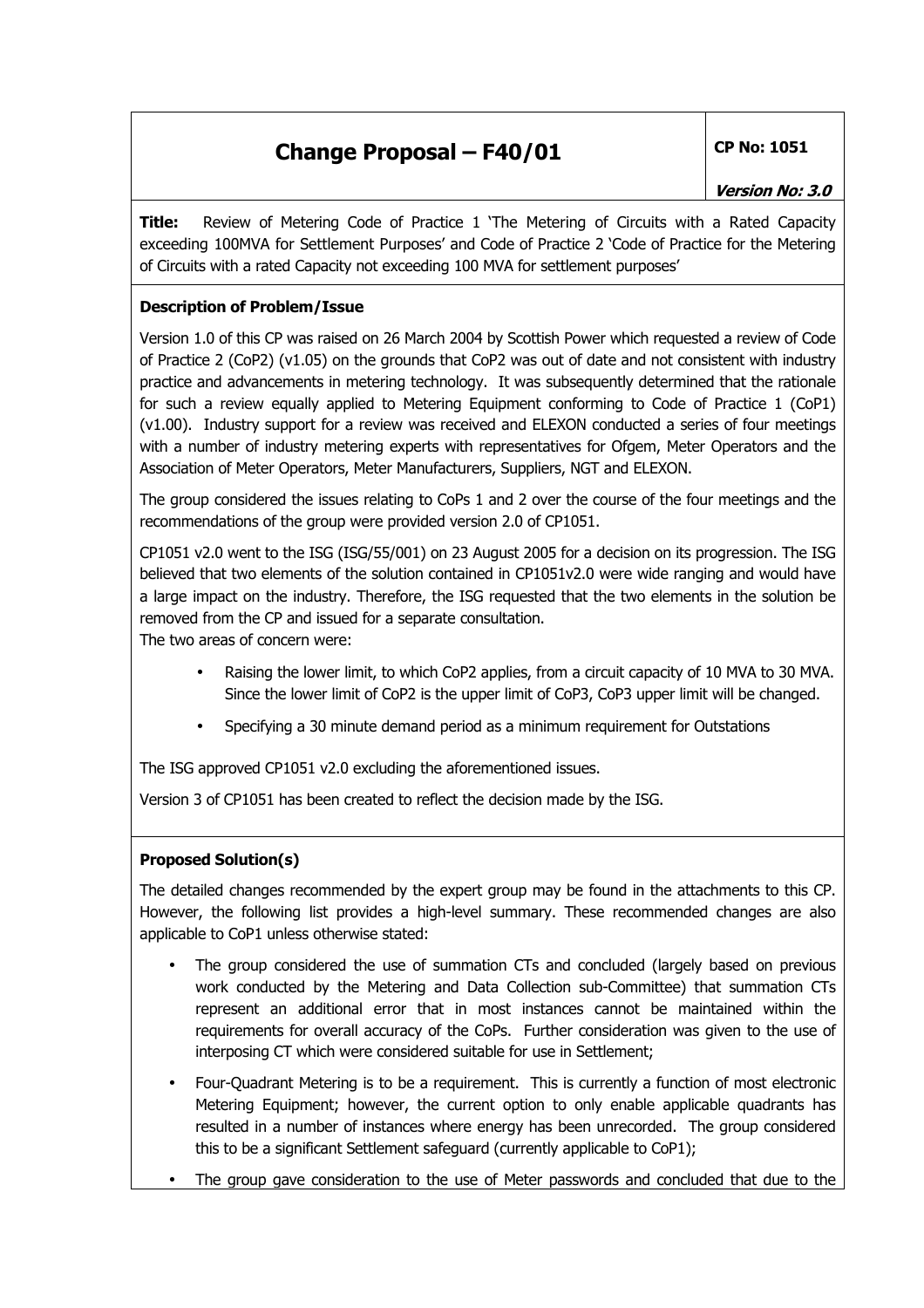volume of energy that Metering System Outstations store and therefore the inherent risk, it was necessary to include this functionality. Meters with integral Outstations will require four levels of passwords as currently required for SVA Metering Systems, whilst separate Outstations will require the use of a single password;

- Dedicated measurement transformers shall be provided for main Meters. Whilst check Meters may be connected to these, non-Settlement burdens may not. This was to ensure that non-Settlement burdens would not affect the metering of the circuit;
- For accuracy and transparency, the actual CT/VT ratios are to be used and displayed;
- Mandatory displays are to be specified so as to ensure Settlement functionality. Further display capabilities are recommended for SVA Metering Equipment;
- References to reverse-running are to be removed given that Four-Quadrant metering is proposed;
- The group gave consideration to the requirements for the provision of metering data for the purposes of energy management for example, and concluded that modern metering is capable of communications beyond simple output pulsing. Output pulsing should continue to be specified where used but not mandatory as a method;
- It was recognised that Meters with integral Outstations have the facility to identify Settlement Periods where a phase imbalance has occurred. Change is recommended to utilise this functionality.
- Clarification is to be provided that Metering Equipment should meet the requirements of BSCP601 'Metering Protocol Approval and Compliance Testing';
- It was decided that clarification to the term Material Change should be provided within CoPs 1 and 2. The current definition is provided in the BSC and in some instances is open to interpretation. The definition relates to changes to:
	- Switchgear containing measurement transformers; and/or
	- The primary plant associated with the Metering System i.e. measurement transformers;

Where a Metering Dispensation applies, for reasons that the Actual Metering Point (AMP) is not at the Defined Metering Point (DMP), a Material Change affecting the DMP may not affect the Metering Equipment at the AMP. This is to reflect the view that a change to primary plant at the DMP may not impact the Metering Equipment;

- Outstations are to have an auxiliary supply input which is supplied separate from the measurement circuits, for purposes of interrogation in situations where the main circuit may be lost;
- References to 'Central Despatch' are to be removed, as this system no longer exists (not applicable to CoP1);
- For consistency, power-of-10 prefixes should be 'mega', not 'kilo'. This applies to Active and Reactive energy measurements (not applicable to CoP1);
- All measurement transformers should be of a wound construction, as other types of measurement transformer (e.g. optical) are yet to be proven suitable for long term use in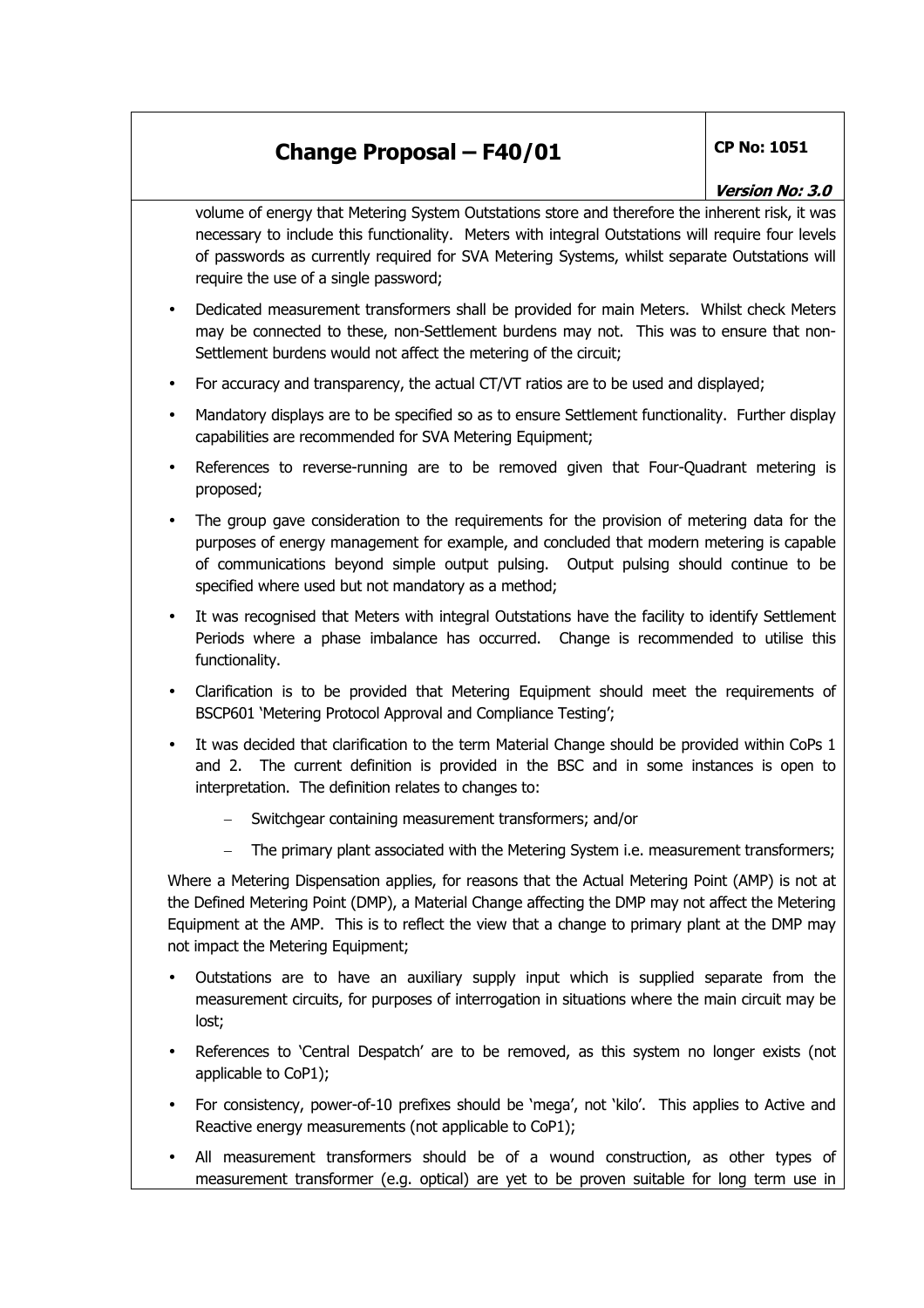Settlements;

- Meters are required to be of a specific accuracy at low loads only if operating at those loads. This requirement is to be removed, ensuring that Meters are accurate across their ranges regardless of prevailing operating conditions;
- A new appendix is to be added providing guidance for the use of multi-core cables;
- Clarification is to be provided regarding the use of fusing and isolation. This is to incorporate example diagrams and include circular CEO00438 with minor modifications for high voltage metering;
- For clarity, amendments are to be made to the References to state which requirements should be enforced;
- Separate Outstations storing data from a number of different circuits may be cascaded on to one communication line, as is currently enacted. Requirements for data storage for integral Outstations will be described. It is proposed that data is not required to be duplicated across the main and check integral Outstations, as this is expensive and unnecessary; and
- It was proposed that guidance be given on ensuring that Metering Systems operate within specified ranges of accuracy, to ensure accuracy of metering. For Metering Systems that represent low burdens on measurement transformers, consideration should be given as to whether that operating burden is within the operating range of the measurement transformers. In such cases, it may be necessary to add additional burden.

### **Justification for Change**

The original CoP2 was implemented as part of the "1998 Programme" and has not kept pace with metering technology, resulting in the operational version being out of date and no longer fit for use. CoP1 was deemed to be similar enough to CoP2 to warrant its being reviewed at the same time.

**Configurable Items Potentially Affected by Proposed Solution(s)** (optional by Originator)

Codes of Practice 1 and 2

**Impact on Core Industry Documents** (optional by originator)

None

**Related Changes and/or Projects** (mandatory by BSSCo)

None